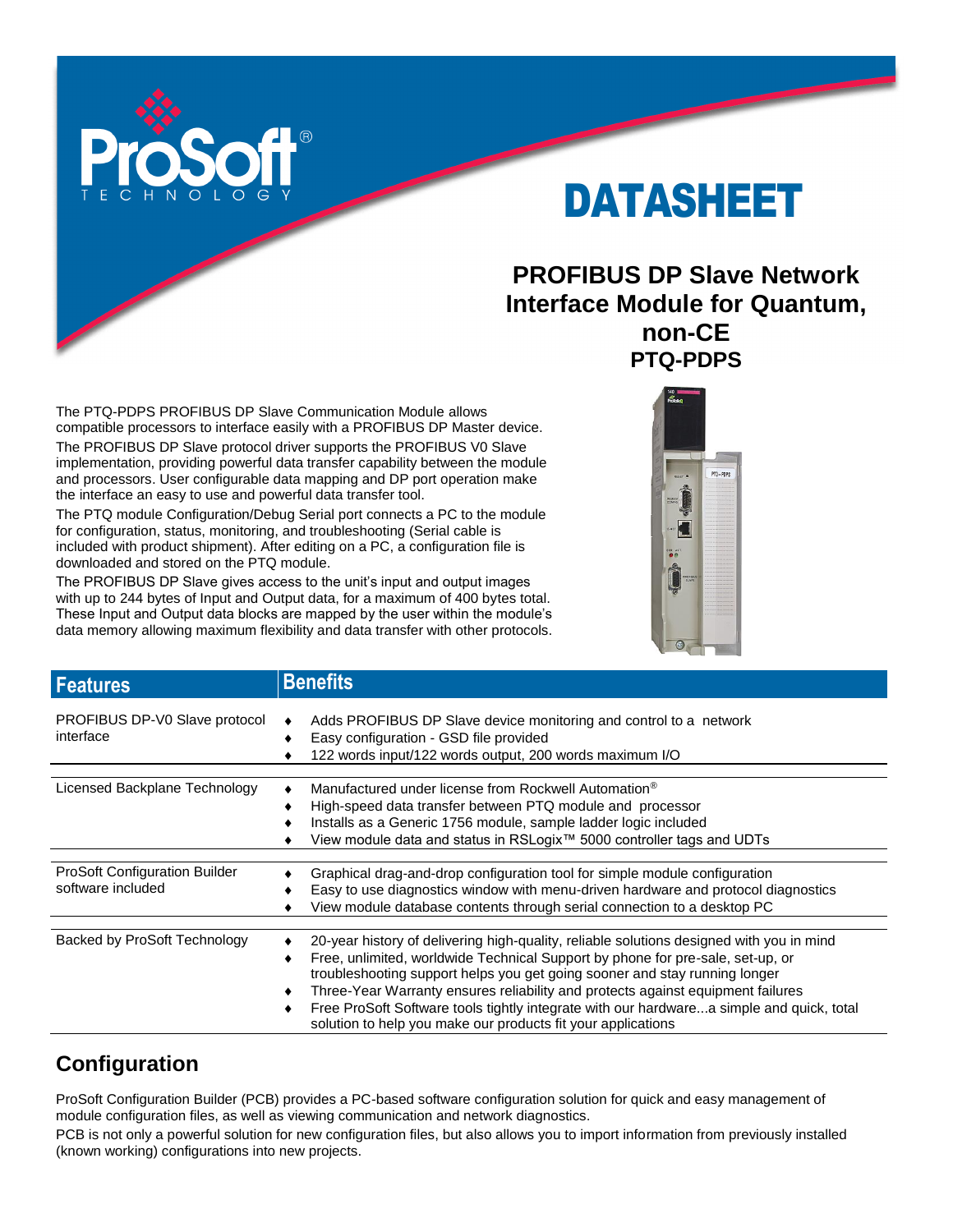# **PROFIBUS Slave Port Specifications**

#### **General Parameters**

| Internal Database           | 400 registers (200 words) available              |
|-----------------------------|--------------------------------------------------|
| <b>GSD File</b>             | Downloadable from www.prosoft-technology.com     |
| <b>PROFIBUS Slave</b>       |                                                  |
| Communication<br>parameters | Baud Rate: 9.6 kbps to 12 Mbps                   |
| Supported I/O length        | 122 words Input data                             |
|                             | 122 words Output data                            |
|                             | 200 words combined maximum                       |
| <b>Supported PROFIBUS</b>   | Freeze Mode                                      |
| DP features                 | Sync Mode                                        |
|                             | <b>Auto Baud Setting</b>                         |
| Configurable Parameters     | a) PROFIBUS Node Address: 0 to 125               |
|                             | b) Data byte swapping                            |
|                             | c) Action on loss of PROFIBUS connection         |
|                             | d) Comm Fail Timeout Multiplier                  |
| <b>Physical Connection</b>  |                                                  |
| <b>PROFIBUS Connector</b>   | Standard PROFIBUS DB-9F communication connector. |
|                             | Cable connection matches PROFIBUS pin out        |
|                             | specification.                                   |

### **General Specifications**

- Single Slot Quantum backplane compatible
- The module is recognized as an Options module and has access to PLC memory for data transfer
- Configuration data is stored in non-volatile memory in the ProTalk® module
- Configuration software for Microsoft Windows XP, 2000 and NT is included with the module
- Up to four modules can be placed in a rack
- Local rack The module must be placed in the same rack as processor
- Compatible with all common Quantum programming packages, including Concept (version 2.6 or higher), Unity Pro (version 2.2 or higher), ProWORX (version 2.20 or later), and ModSoft.
- Quantum data types supported: 3x, 4x
- High speed data transfer across backplane provides quick data update times
- Sample ladder file available



### **Where Automation Connects™**

### **Global Distribution**

#### **We think like you do**

**ProSoft Technology® products are distributed and supported worldwide through a network of over 500 distributors in over 50 countries. Our knowledgeable distributors are familiar with your application needs. For a complete list of distributors, go to our website at:**

**www.prosoft-technology.com**

# **Global Support**

#### **We are there for you**

**All ProSoft Technology products are backed with free, unlimited technical support. Contact our worldwide Technical Support team directly by phone or email.**

## **Global Offices**

#### **We are where you are**

**ProSoft Technology has regional offices worldwide available to help you with all your industrial application needs. If you need help choosing a ProSoft Technology solution for your particular application check out our contact information under distributor sales on the website at:**

**www.prosoft-technology.com**

**Whether your application is large or small, our technical professionals are there to help you choose the right communication solution.**